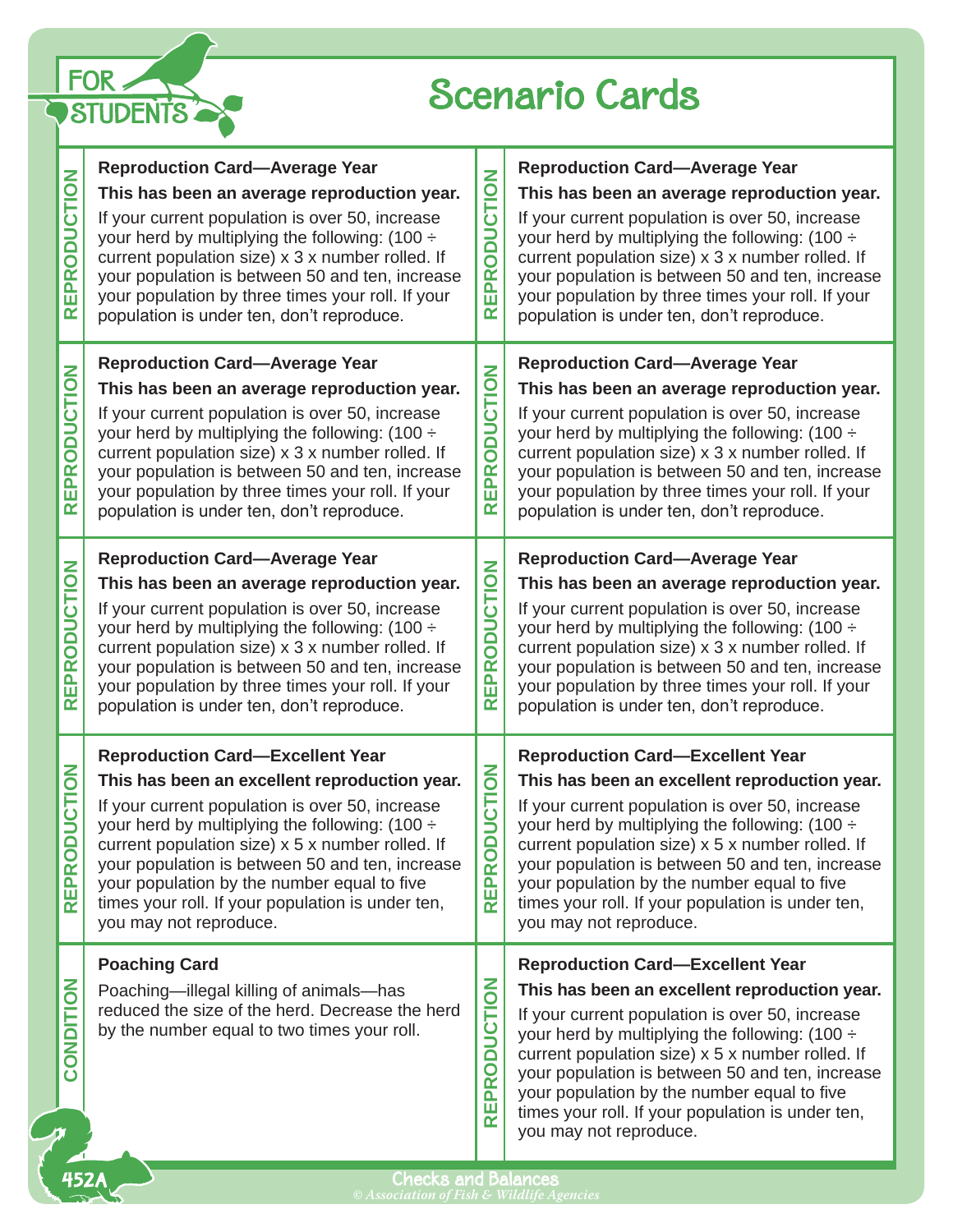## Scenario Cards



| <b>ONDITION</b><br>Ō          | <b>Disease Card</b><br>Disease has struck the herd. Decrease the herd<br>by the percentage equal to your roll.                                                | NOILIONO<br>Ō                        | <b>Predator Card</b><br>Predation has occurred, affecting the herd size.<br>Decrease the herd size by the percentage equal<br>to your roll.                   |  |  |  |
|-------------------------------|---------------------------------------------------------------------------------------------------------------------------------------------------------------|--------------------------------------|---------------------------------------------------------------------------------------------------------------------------------------------------------------|--|--|--|
| CONDITION                     | <b>Habitat Destruction Card</b>                                                                                                                               | CONDITION                            | <b>Habitat Destruction Card</b>                                                                                                                               |  |  |  |
|                               | (Students need to specify what) has occurred,<br>destroying critical habitat. Decrease the herd<br>size by the number equal to five times your roll.          |                                      | (Students need to specify what) has occurred,<br>destroying critical habitat. Decrease the herd<br>size by the number equal to five times your roll.          |  |  |  |
| CONDITION                     | <b>Habitat Loss Card</b>                                                                                                                                      | CONDITION                            | <b>Habitat Loss Card</b>                                                                                                                                      |  |  |  |
|                               | (Students need to specify what) has resulted in a<br>loss of critical habitat for the herd. Decrease the<br>herd by the number equal to five times your roll. |                                      | (Students need to specify what) has resulted in a<br>loss of critical habitat for the herd. Decrease the<br>herd by the number equal to five times your roll. |  |  |  |
|                               | <b>Habitat Loss Card</b>                                                                                                                                      |                                      | <b>Habitat Loss Card</b>                                                                                                                                      |  |  |  |
| NDITION<br>$\bar{\mathbf{S}}$ | (Students need to specify what) has resulted in a<br>loss of critical habitat for the herd. Decrease the<br>herd by the number equal to five times your roll. | NOITION<br><u>င</u> ္င               | (Students need to specify what) has resulted in a<br>loss of critical habitat for the herd. Decrease the<br>herd by the number equal to five times your roll. |  |  |  |
| NDITION<br>$\overline{O}$     | <b>Habitat Loss Card</b>                                                                                                                                      | <b>NOILONO</b><br>$\bar{\mathbf{o}}$ | <b>Habitat Degradation Card</b>                                                                                                                               |  |  |  |
|                               | (Students need to specify what) has resulted in a<br>loss of critical habitat for the herd. Decrease the<br>herd by the number equal to five times your roll. |                                      | (Students need to specify what) has occurred,<br>damaging critical habitat. Decrease the herd<br>by the number equal to three times your roll.                |  |  |  |
| CONDITION                     | <b>Habitat Degradation Card</b>                                                                                                                               | CONDITION                            | <b>Habitat Degradation Card</b>                                                                                                                               |  |  |  |
|                               | (Students need to specify what) has occurred,<br>damaging critical habitat. Decrease the herd by<br>the number equal to three times your roll.                |                                      | (Students need to specify what) has occurred,<br>damaging critical habitat. Decrease the herd by<br>the number equal to three times your roll.                |  |  |  |
| <b>NOILION</b><br>Ō           | <b>Habitat Degradation Card</b>                                                                                                                               | MANAGEMENT                           | <b>Habitat Restoration Card</b>                                                                                                                               |  |  |  |
|                               | (Students need to specify what) has occurred,<br>damaging critical habitat. Decrease the herd by<br>the number equal to three times your roll.                |                                      | (Students need to specify what) has been<br>implemented, restoring critical habitat. Increase<br>the herd by the percentage equal to five times<br>your roll. |  |  |  |
|                               | 453<br><b>Checks and Balances</b>                                                                                                                             |                                      |                                                                                                                                                               |  |  |  |

Checks and Balances